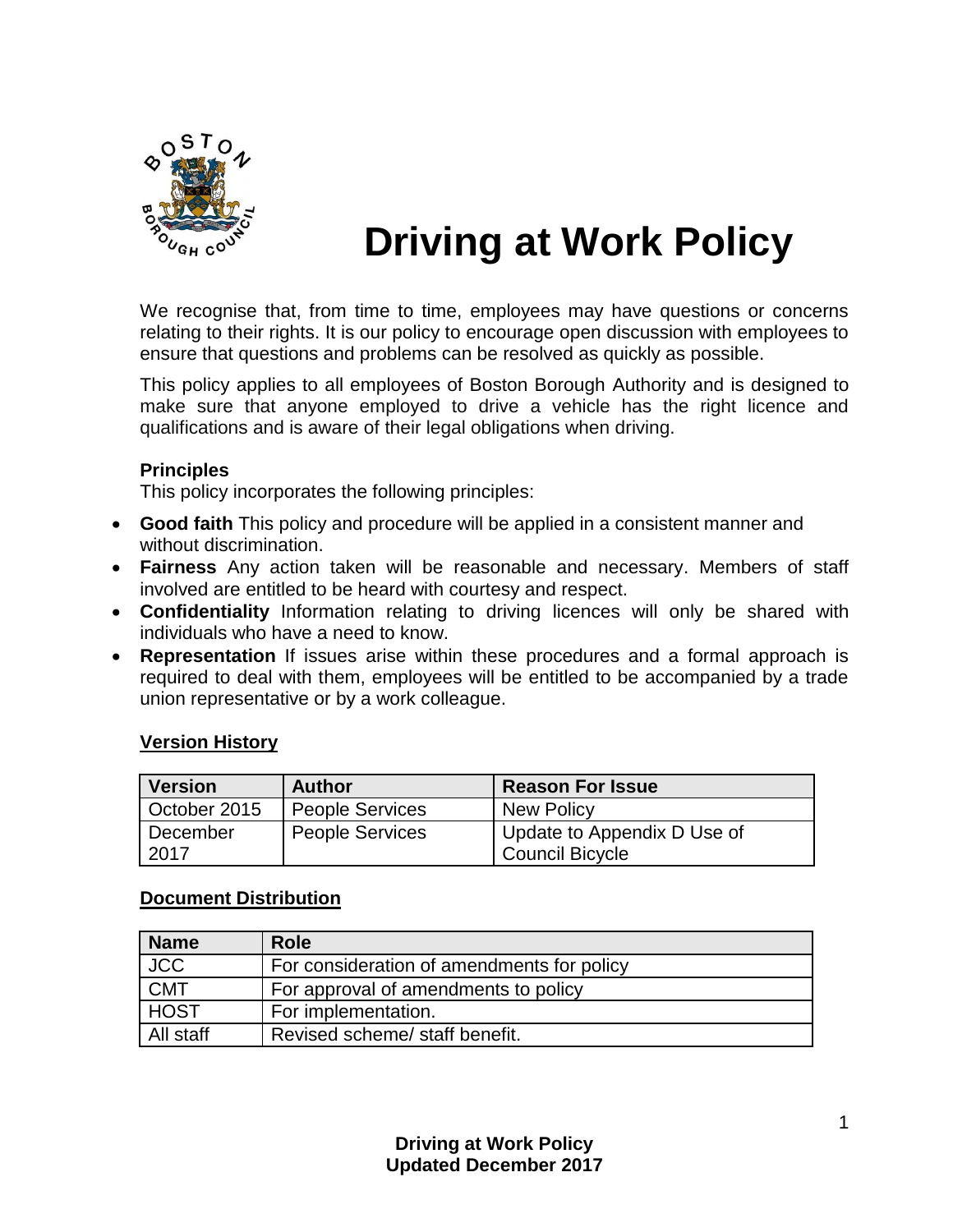## **Table Of Contents**

| А. |                                                                |  |
|----|----------------------------------------------------------------|--|
| 1. |                                                                |  |
| 2. |                                                                |  |
| 3. |                                                                |  |
| В. |                                                                |  |
| 1. |                                                                |  |
| 2. |                                                                |  |
| 3. |                                                                |  |
| 4. |                                                                |  |
| 5. |                                                                |  |
| C. |                                                                |  |
| 1. |                                                                |  |
| 2. |                                                                |  |
| 3. |                                                                |  |
| 4. |                                                                |  |
| 5. |                                                                |  |
| 6. |                                                                |  |
| 7. |                                                                |  |
| D. |                                                                |  |
| 1. |                                                                |  |
| 2. |                                                                |  |
| 3. | Prescribed medication and / or illegal/ recreational drugs  11 |  |
| 4. |                                                                |  |
| 5. |                                                                |  |
| Е. |                                                                |  |
| 1. |                                                                |  |
| 2. |                                                                |  |
| 3. |                                                                |  |
| 4. |                                                                |  |
| 5. |                                                                |  |
| 6. |                                                                |  |
| 7. |                                                                |  |
| 8. |                                                                |  |
| 9. |                                                                |  |
|    |                                                                |  |
|    |                                                                |  |
|    |                                                                |  |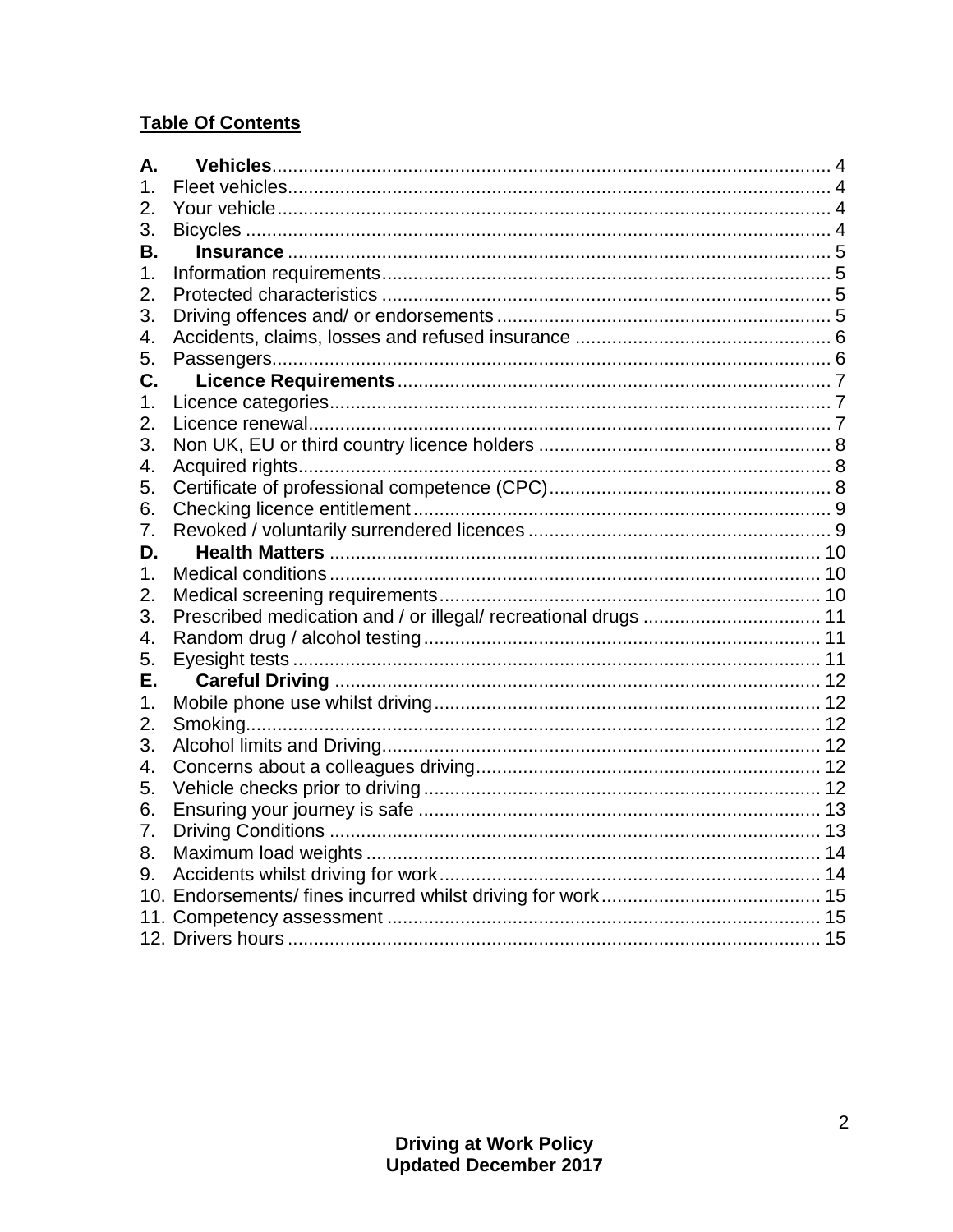## **Policy Statement**

This policy applies to all Boston Borough Council employees, casual/relief workforce, volunteers, elected members, secondees and workers where there is a requirement within their job/volunteering role to drive a vehicle during the course of their duties. Casual / relief workers are those who have no contract of employment and who may work on an occasional basis but have no contract to provide work or to attend work on a regular basis exists. Workers include contractors, agency supplied workers and volunteers.

The Highway Code applies to England, Scotland and Wales. Many of the rules in the Highway Code are legal requirements, and if you disobey these rules you are committing a criminal offence. Much of the advice/ requirements contained in this policy mirror both the Highway Code and HSE guidance on driving at work.

Staff who drive for work must:

- Follow the driving for work policy;
- Provide required insurance information before driving any vehicle (Council or own);
- $\bullet$  Hold the appropriate licence(s);
- Discuss any fitness to drive problems or concerns with their line manager;
- Report any health issues that affect their ability to drive to the DVLA;
- Always drive within road traffic laws, safely and responsibly;
- Report any accidents or caution, summons or convictions for driving offences to their line manager and co-operate with monitoring, reporting and investigation procedures.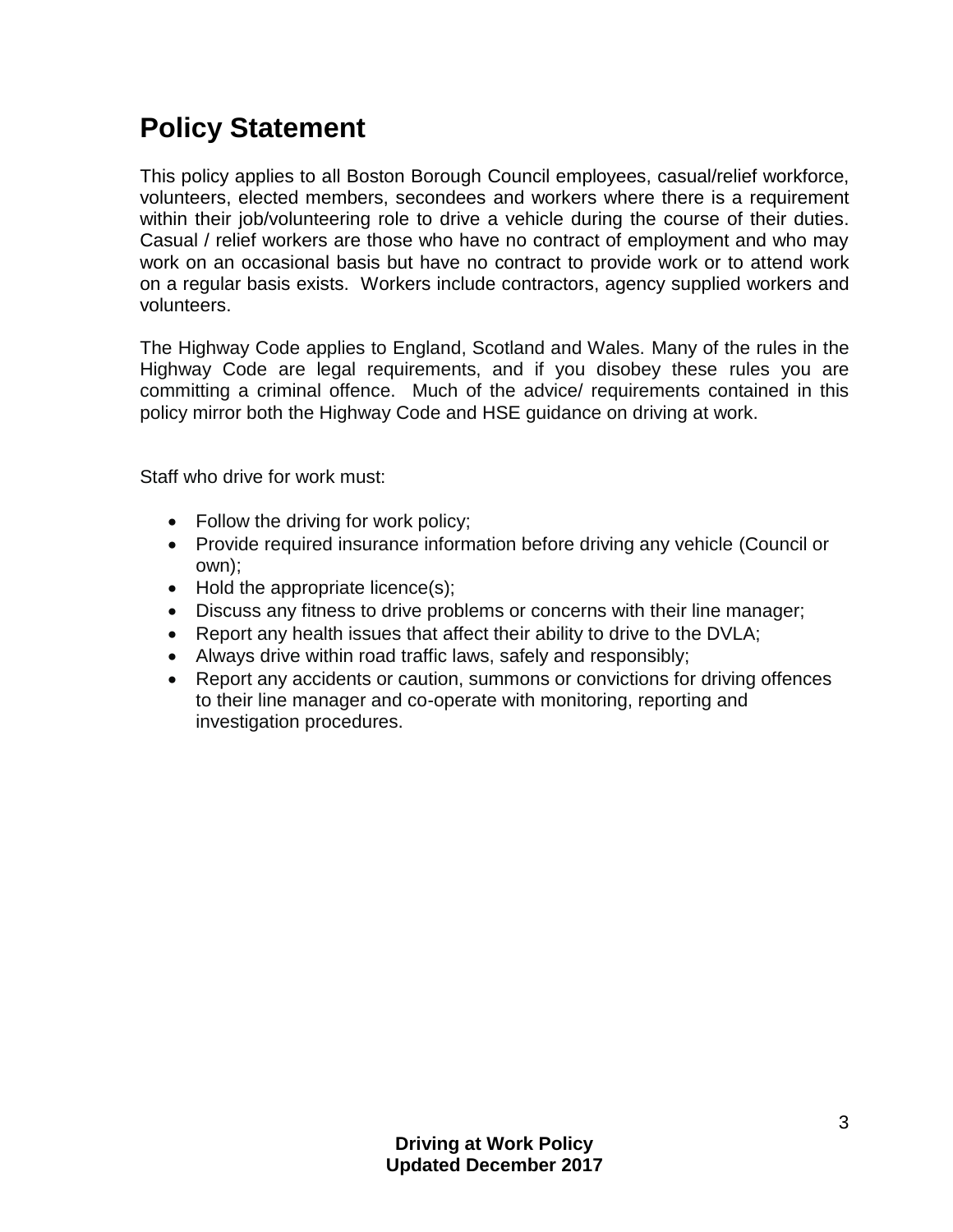## <span id="page-3-0"></span>**A.Vehicles**

## <span id="page-3-1"></span>**1. Fleet vehicles**

The Council owns a fleet of vehicles as set out in Appendix A. To drive any of these vehicles to carry out work duties you must hold the correct licence, comply with insurance and any other policy requirements as set out. In respect of the age of drivers our insurance covers any authorised and licenced driver, excluding any person under 21 years of age, &/or any person who has not held an appropriate full driving licence issued in Great Britain & Northern Ireland for at least 1 year.

The Pool Car Scheme policy (HR050) provides specific additional details on requirements in respect of driving a pool car.

## <span id="page-3-2"></span>**2. Your vehicle**

Prior to using your own vehicle for business purposes or on council business you must provide your vehicle registration and MOT details and present your insurance certificate on an annual basis, or within a month of changing your vehicle. You must ensure your vehicle is insured for business use and taxed for road use. You must ensure that your vehicle is kept in a safe and roadworthy condition at all times. You must not drive your vehicle until any identified defects have been rectified.

More detailed information relating to travelling for work can be found in the Travel and Subsistence policy (HR015).

### <span id="page-3-3"></span>**3. Bicycles**

The Council has pool bicycles available. To use one of the bicycles you must complete a "use of Bicycles" sign off sheet, use a protective helmet and reflective clothing and meet the lower age limit dictated by our insurers (18 and over). The Council does not provide cycle helmets or reflective clothing. Your Manager will need to countersign the copy of the "Use of Bicycles" sign off sheet which can be located at Appendix D. Please ensure you read and adhere to the safety requirements. The sign off sheet only needs to be completed once.

Using your own cycles for business purposes is permitted and reimbursement for travel costs is as set out in the Travel and Subsistence policy (HR015).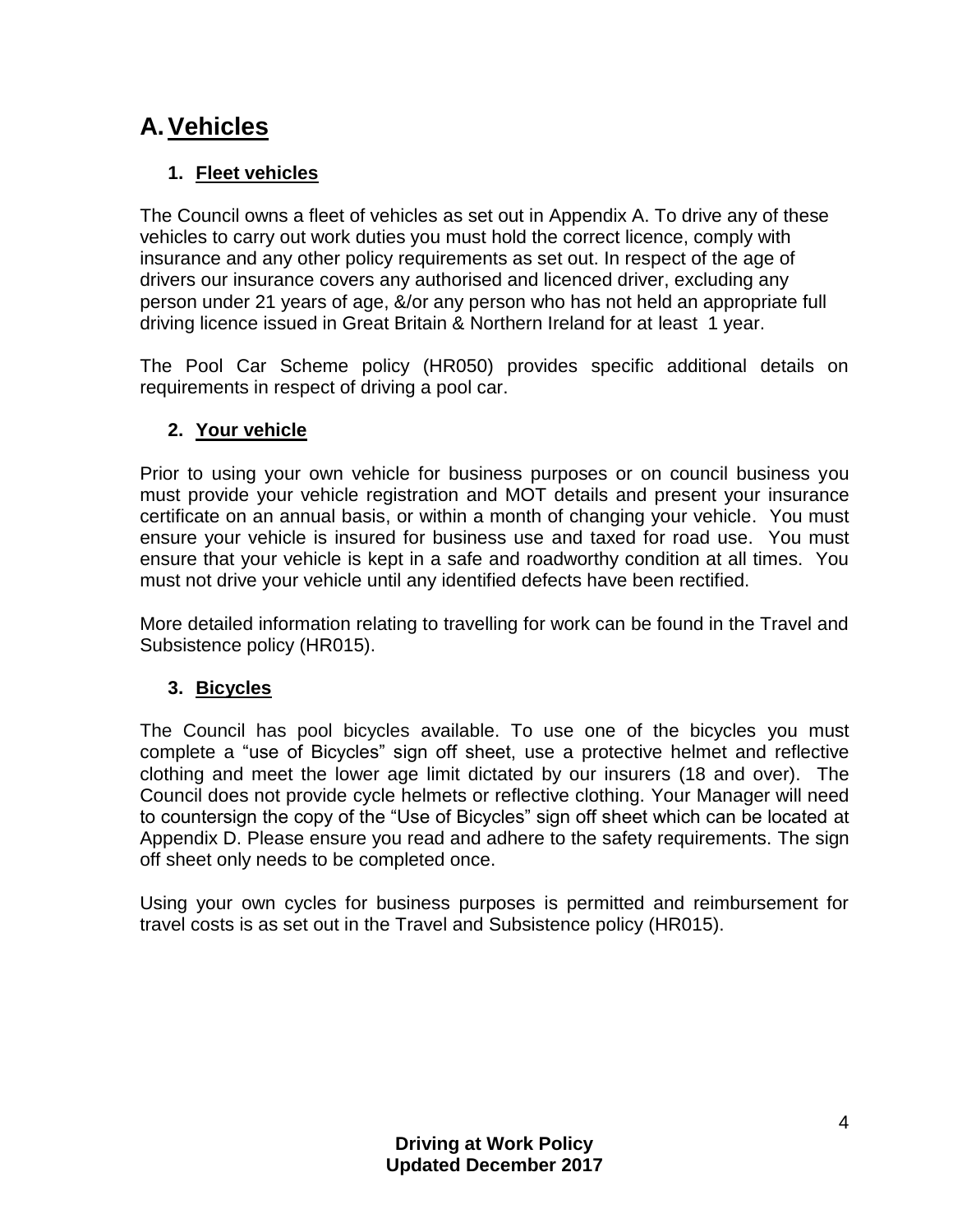## <span id="page-4-0"></span>**B.Insurance**

#### <span id="page-4-1"></span>**1. Information requirements**

The Driver Information form - Appendix B (also available on Alfresco) must be completed by all employees who are required to drive for work. This must be completed and submitted to People Services at least 24 hours prior to you driving for work. This will enable us to ensure that any declarations made are covered by our insurers. Any restrictions on vehicles will be determined by a combination of licence requirements / insurance restrictions and / or health exemptions.

For insurance purposes drivers of all council vehicles must provide details of any physical / medical condition, convictions, age/experience and accident/ claims history. This information is required for all those who drive or may drive any of the council's vehicle fleet including pool cars.

The information provided forms part of your employee record and is stored securely and confidentially within People Services. Any relevant declarations will be passed to our insurers through internal administration. Where your health changes you are required to complete and submit a revised form for clearance at the earliest opportunity – this must be before you drive a vehicle for work. The responsibility for making such notification lies with you and failure to do so may result in disciplinary action being taken.

In the event of an accident this information may be shared with our insurers and the Police.

#### <span id="page-4-2"></span>**2. Protected characteristics**

There is no impact on those with protected characteristics. The Authority's insurers will assess any declarations made along with other information submitted, such as age range of employees, previous accidents etc solely in order to calculate insurance premiums due.

#### <span id="page-4-3"></span>**3. Driving offences and/ or endorsements**

It is a condition of your employment that any imposed or pending driving penalties or convictions must be reported to People Services within one week.

The Authority will be guided by our insurance policy limitations on this matter. Where they set out limits for disallowing driving, decisions will be made in line with this. As set out in section C, where you are unable to drive and it is a requirement of your role consideration must then be given to your continued employment in your current job role. These will be dealt with on a case by case basis.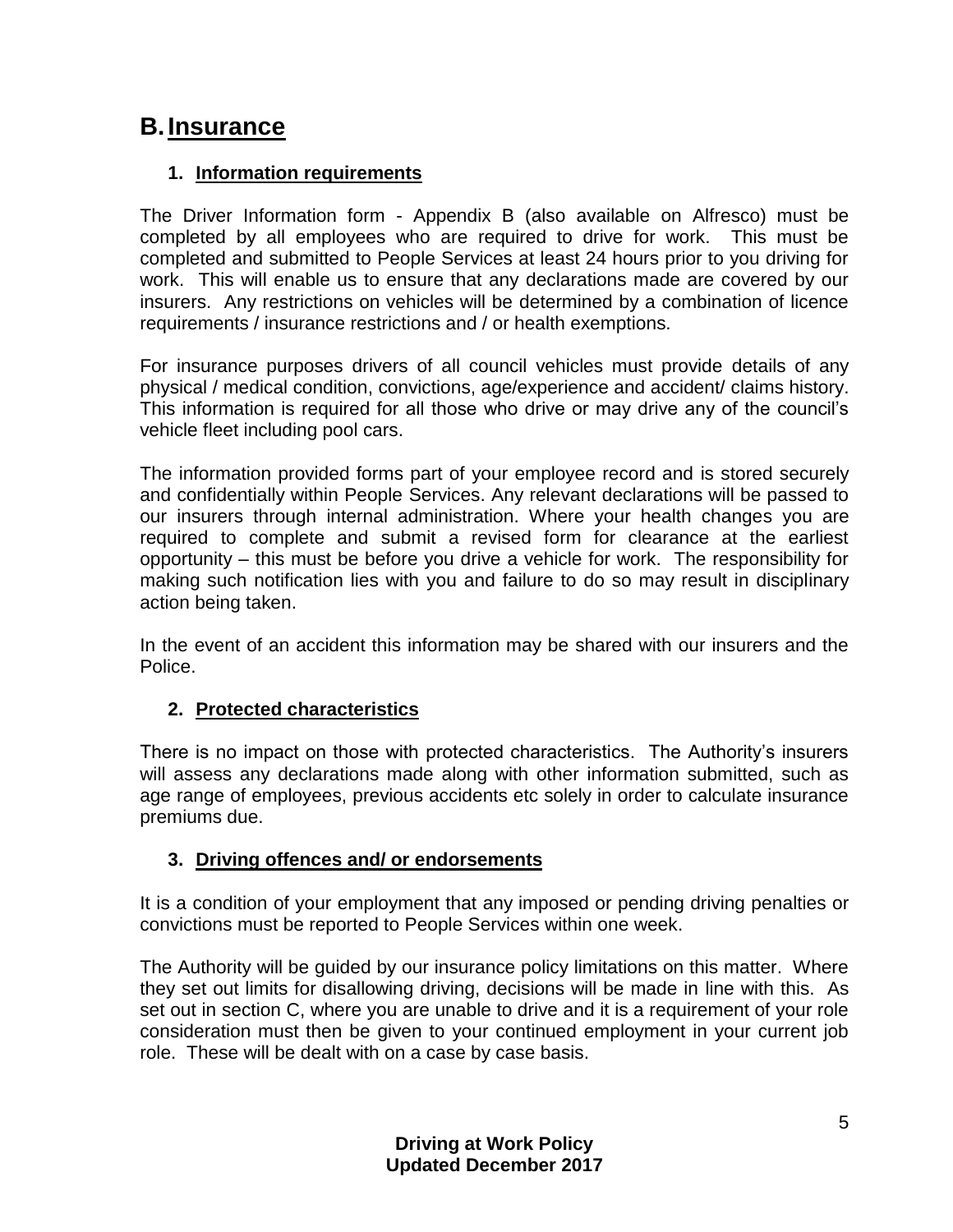#### <span id="page-5-0"></span>**4. Accidents, claims, losses and refused insurance**

In the event of an accident involving the vehicle you are driving, you should follow the steps at Appendix C.

Where a claim is made on behalf of/against the Authority for an accident you were involved in (regardless of blame) you must co-operate fully with any investigation. You should be aware that in such a circumstance the Authority has a legal obligation to pass on your details to third parties. This will include, but may not be limited to your licence and insurance information. Any third parties with whom we share your personal information will be required to comply with data protection requirements in respect of it.

If you are refused vehicle insurance personally or through our insurers and need to drive for work you must inform the Authority immediately. In this circumstance you must not drive for work without being given clearance to do so. Where you are refused insurance by the Authority's nominated insurers it will be necessary to review your ability to undertake your duties satisfactorily. Where this ability is compromised, and you are unable to undertake the full job role for which you are employed, a review of your continued employment may become necessary.

#### <span id="page-5-1"></span>**5. Passengers**

Other members of staff/volunteers/agency/contractors are entitled to travel in the vehicle with the designated driver and must ensure they are properly restrained in accordance with legislation.

Members of the public are insured to travel in the vehicle as passengers. As above they must be properly restrained in accordance with legislation. This is not anticipated to be a regular requirement and authorisation for transporting such persons must be given by the relevant Manager/HoS where there is a clear business need. There must be no reward/payment from the passenger(s) as this would invalidate the insurance for travel.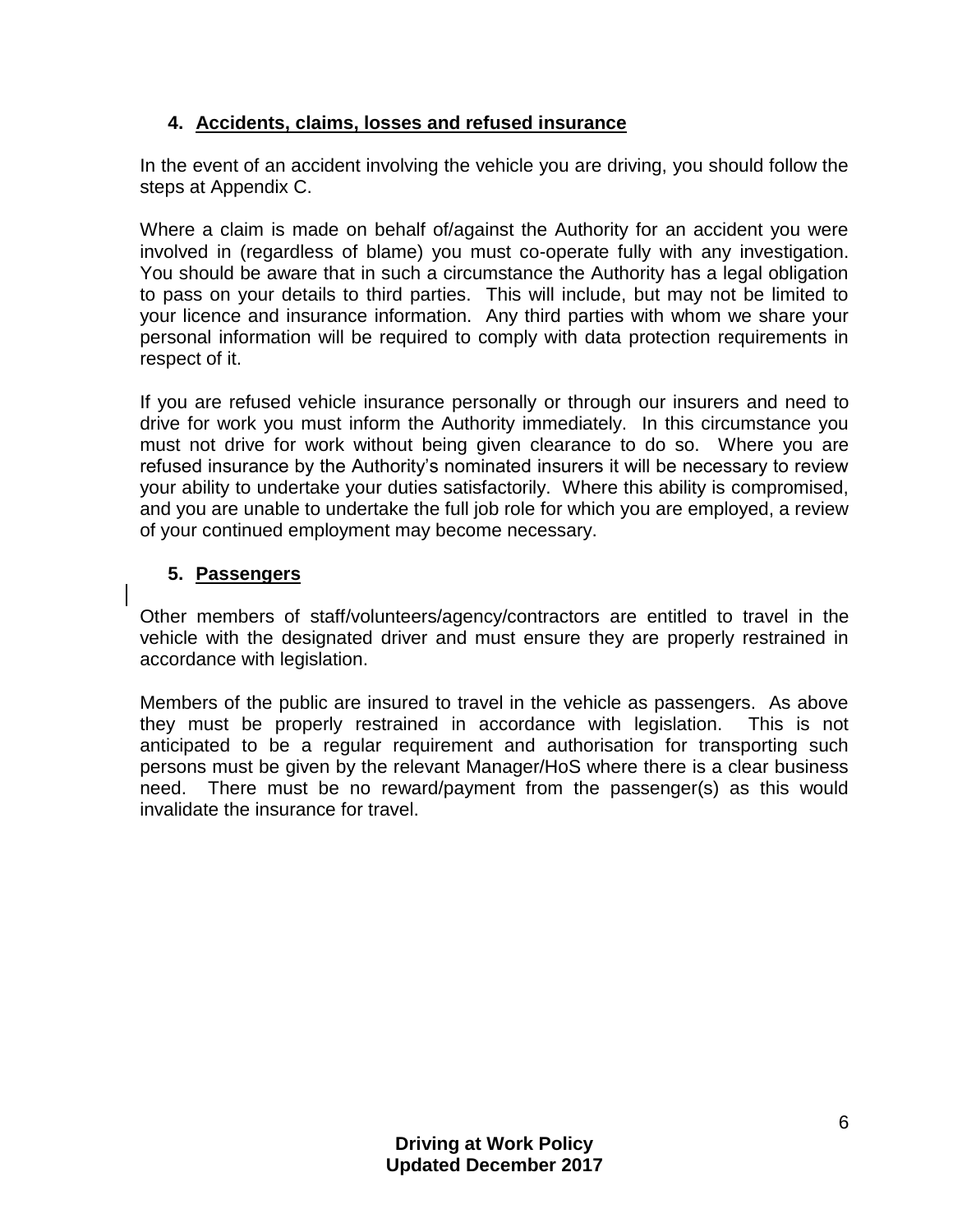## <span id="page-6-0"></span>**C.Licence Requirements**

#### <span id="page-6-1"></span>**1. Licence categories**

The following licence categories are applicable for our vehicles:

#### Category B: Cars

You can drive vehicles up to 3,500kg Maximum Authorised Mass (MAM) with up to 8 passenger seats (with a trailer up to 750kg).

You can also tow heavier trailers if the total weight of vehicle and trailer isn't more than 3,500kg.

#### CATEGORY B: Automatic cars

You can drive a category B vehicle - but only an automatic one.

#### CATEGORY B+E: Car & trailer

You can drive a category B vehicle with a MAM of 3,500kg with a trailer with a MAM over 750kg.

You can also tow a trailer with a MAM greater than 750kg as long as the combined weight of the category B vehicle and trailer doesn't exceed a MAM of 3,500kg.

#### CATEGORY C1: Medium-sized vehicles

You can drive vehicles weighing between 3,500 and 7,500kg (with a trailer up to 750kg).

#### CATEGORY C1+E: MEDIUM SIZED VEHICLES & TRAILER

You can drive C1 category vehicles with a trailer over 750kg, but the trailer - when fully loaded - can't weigh more than the vehicle.

The combined weight of both can't exceed 12,000kg.

#### CATEGORY f: Tractors

#### CATEGORY k: Mowing machine or pedestrian-controlled vehicle

#### <span id="page-6-2"></span>**2. Licence renewal**

A licence to drive lorries, minibuses or buses is usually valid until aged 45. After 45, the driver must renew their licence every 5 years until they are 65.

After 65, the driver must renew their licence every year.

All licences issued after 19 January 2013 are valid for 5 years, up to age 65.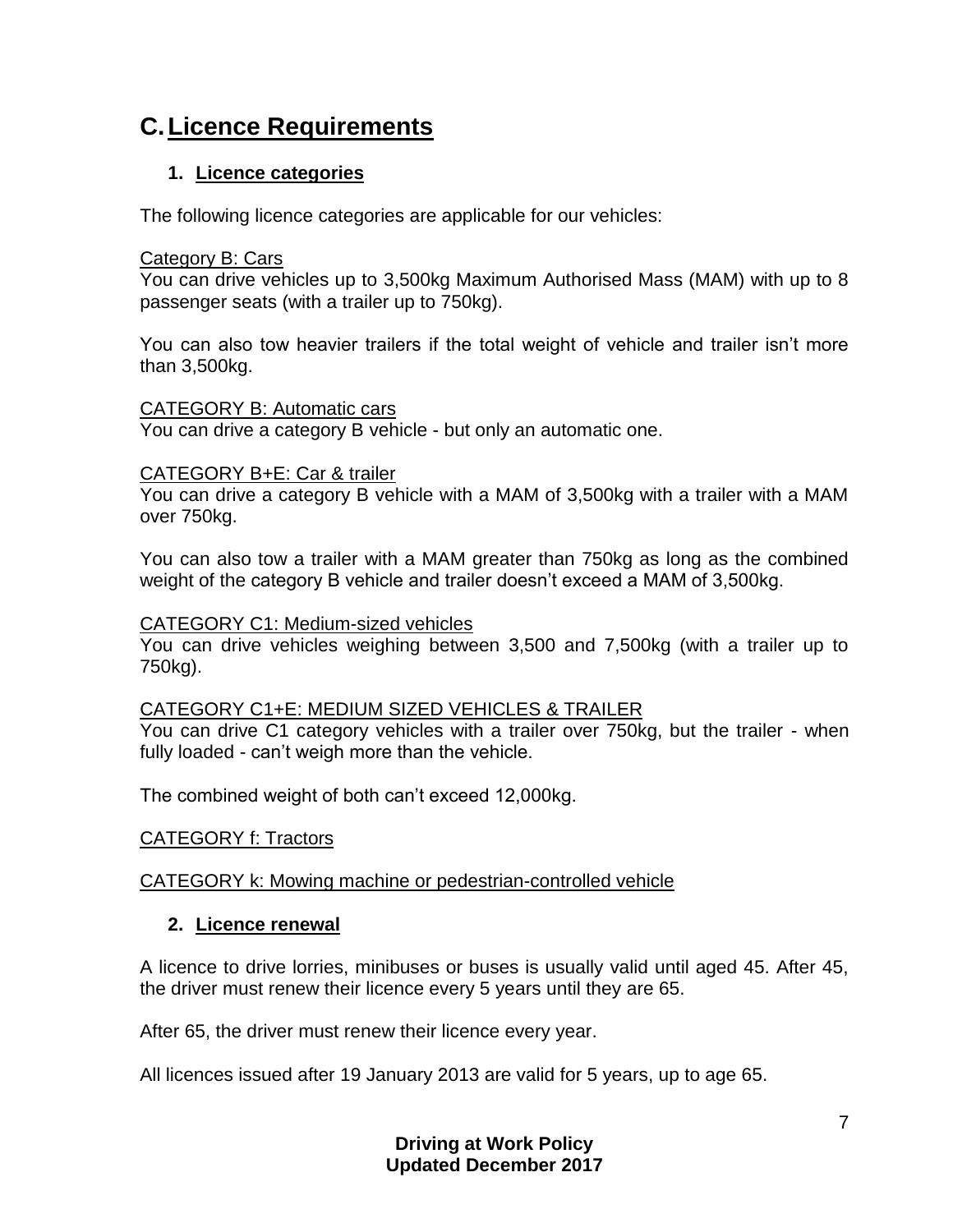### <span id="page-7-0"></span>**3. Non UK, EU or third country licence holders**

You can get a driver qualification card (DQC) from the Driver and Vehicle Standards Agency (DVSA) if you live or work in the UK.

You must also have a driving licence from non-UK, EU Member States and third countries such as:

| Gibraltar | Isle of Man   | Norway      |
|-----------|---------------|-------------|
| Guernsey  | Jersey        | Switzerland |
| Iceland   | Liechtenstein |             |

At least the last 7 hours of your periodic training must have been done in the UK.

### <span id="page-7-1"></span>**4. Acquired rights**

Grandfather rights (acquired rights) are usually granted when there is a change in some legal requirement for a qualification to practise that would affect those already in the industry. The award of acquired rights recognises the fact that for the considerable number of people who hold the current qualification, to re-qualify under the new rules would be a huge administrative and practical exercise, and they already have considerable experience in whatever activity is concerned.

If you passed your practical car test (licence category B) before 1 January 1997 you would automatically also acquire licence categories [BE,](http://www.drivex.co.uk/driving-licence-info/#BE info) [C1,](http://www.drivex.co.uk/driving-licence-info/#C1 info) [C1E,](http://www.drivex.co.uk/driving-licence-info/#C1E info) [D1](http://www.drivex.co.uk/driving-licence-info/#D1 info) and [D1E.](http://www.drivex.co.uk/driving-licence-info/#D1E info)

For those drivers who passed their car test after 1 January 1997 they receive a driving licence with entitlement to drive [category B](http://www.drivex.co.uk/driving-licence-info/#catb) vehicles only. To drive vehicles that fall within the additional categories listed above additional driving tests have to be taken.

### <span id="page-7-2"></span>**5. Certificate of professional competence (CPC)**

You can drive professionally for up to 12 months without taking the Driver Certificate of Professional Competence (CPC) part 2 and part 4 tests.

To do this you must:

- be taking an approved National Vocational Training (NVT) programme
- have passed the Driver CPC part 1 and part 3 tests

This is called an 'NVT concession' - you're only allowed to use it once.

Otherwise, if you drive a lorry in the course of your job duties, you must have the full Driver CPC.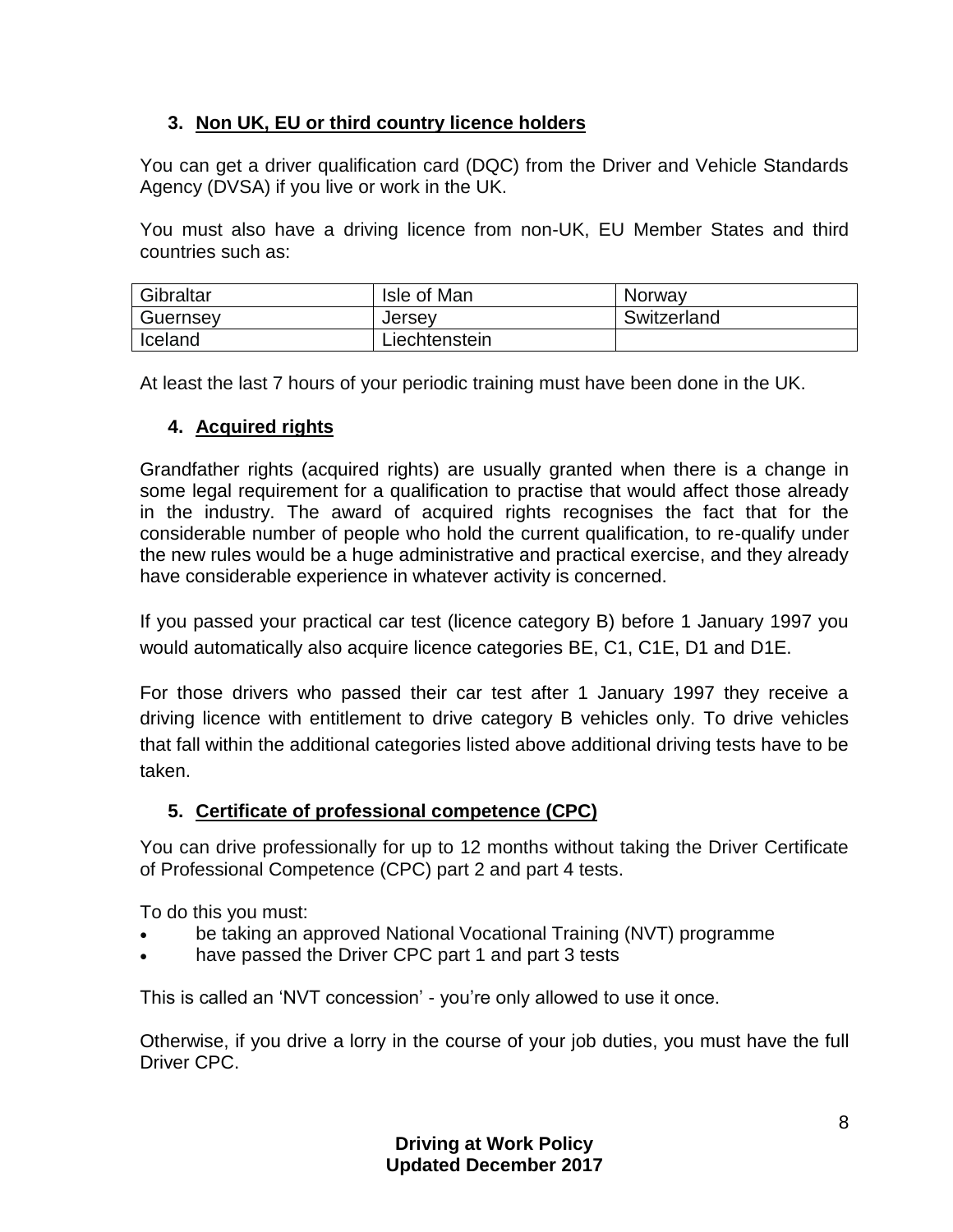Once qualified, every 5 years you must:

- take 35 hours of [Driver CPC training](https://www.gov.uk/driver-cpc-training) to keep driving professionally
- [renew your lorry licence](https://www.gov.uk/driving-licence-renewal-after-45-lorry-minibus-bus) if you're over 45

Periodic training will be organised on a 7 hour per annum basis for employees only. Drivers will be required to attend. Responsibility for acquiring the full 35 hours required during the 5 year period lies with the DQC cardholder. Failure to attend the organised sessions will require individuals to secure additional external training at their own cost in order to renew their DQC card.

#### <span id="page-8-0"></span>**6. Checking licence entitlement**

The Authority must make sure that anyone we employ to drive a vehicle has the right licence. The Authority can check with DVLA that the information on a driver's licence is correct, including:

- the licence validity dates
- the categories of vehicle the driver can drive
- if there are any current endorsements on the licence
- if the driver is disqualified

Using Share My Licence Details, the online service developed by the DVLA which allows third parties to access real-time data regarding your driving record.

The service is compliant with Data Protection legislation and you can be assured we will handle your personal information confidentially at all times.

These checks **will** be made on all employees who have a requirement to drive vehicles during the course of their employment. The information on the check will inform decisions on your continued driving of Council vehicles, in line with the law and our insurers requirements. Failure to supply the information for the checks to be made will mean that the Authority cannot check you are legally entitled to use their vehicles. Where driving is a requirement of your role the Authority may consider the failure to supply the information for a licence check as a disciplinary matter.

#### <span id="page-8-1"></span>**7. Revoked / voluntarily surrendered licences**

Certain jobs within the Authority require the job-holder to be able to drive Council owned vehicles. If your job falls into this category it is therefore a condition of your employment that you hold, and continue to hold, a current driving licence / CPC licence. In the event that you lose your entitlement to this licence for any reason whatsoever, a review of your continued employment may become necessary.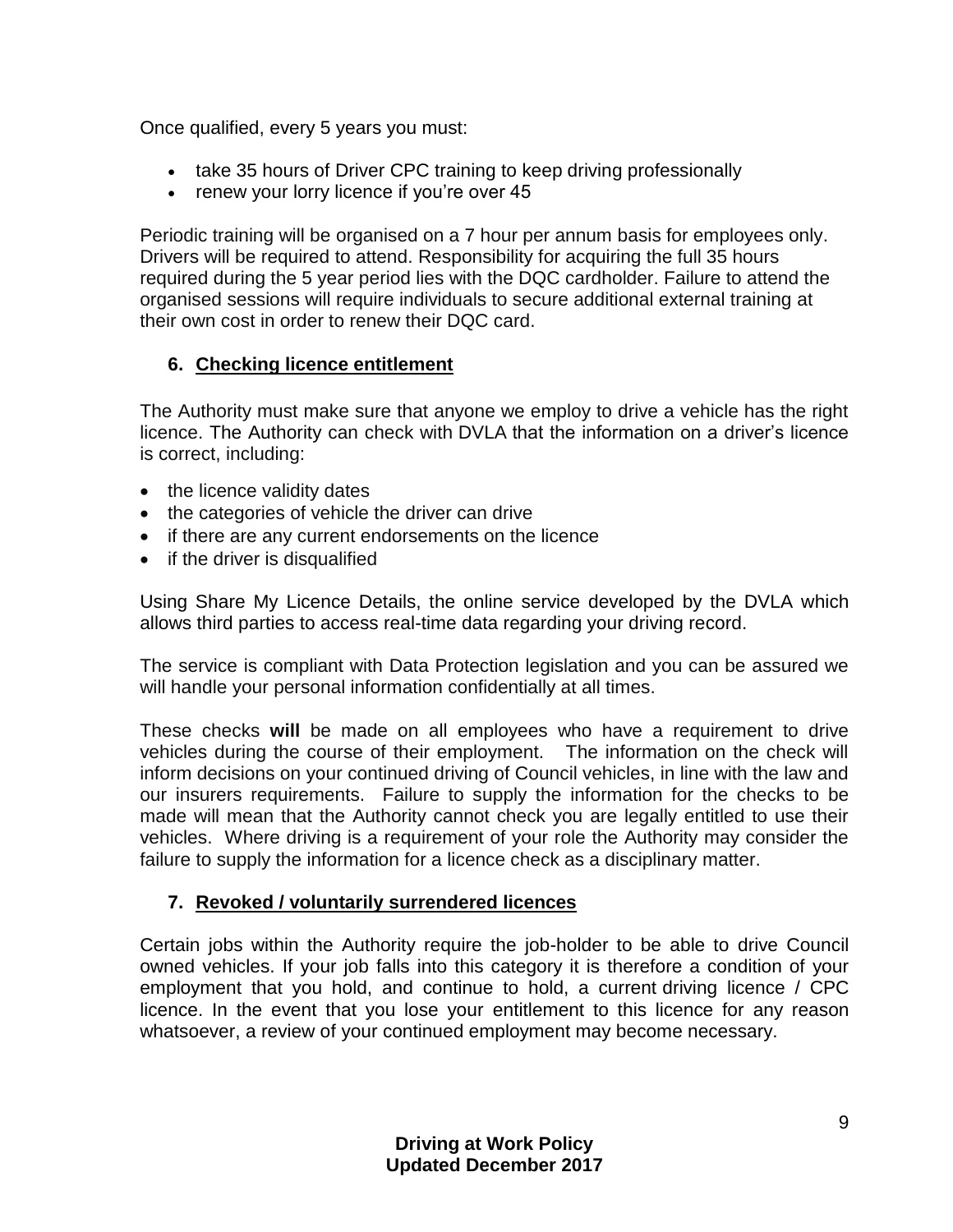## <span id="page-9-0"></span>**D.Health Matters**

#### <span id="page-9-1"></span>**1. Medical conditions**

Drivers are responsible for ensuring that they do not drive if they are not fit to do so and that they report any condition that affects their ability to drive safely to their Line Manager and if necessary to the DVLA.

DVLA set minimum medical standards and rules for drivers. These rules are available at www.dft.gov.uk /dvla/medical/aag.aspx

In brief, you must tell the Authority and DVLA if you have a driving licence and:

- you develop a 'notifiable' medical condition or disability
- a condition or disability has got worse since you got your licence

Notifiable conditions are anything that could affect your ability to drive safely. You should check with DVLA if you believe you may have a notifiable condition. They can include (this is not an exhaustive list):

- epilepsy
- strokes
- other neurological and mental health conditions
- physical disabilities
- visual impairments

#### <span id="page-9-2"></span>**2. Medical screening requirements**

Where driving is a requirement of your role your initial medical screen prior to commencing work will include details of your fitness to drive for work and any issues that may affect this. Where results indicate there may be a problem, you may be referred to Occupational Health for further assessment.

Thereafter you are required to undertake medical screening as required and paid for by the Authority. Generally drivers undertake annual screening, however we reserve the right to require any driver to undertake screening at more frequent intervals where there is concern over their fitness to undertake driving duties.

Where there is concern over fitness to drive you will be immediately taken off driving duties to ensure safe working. If alternative work can be found which is commensurate with your grade and skills you will be required to undertake those revised duties. Where there is no suitable alternative work you will be suspended pending medical investigations. The overriding concern in this circumstance is to prevent a potential accident.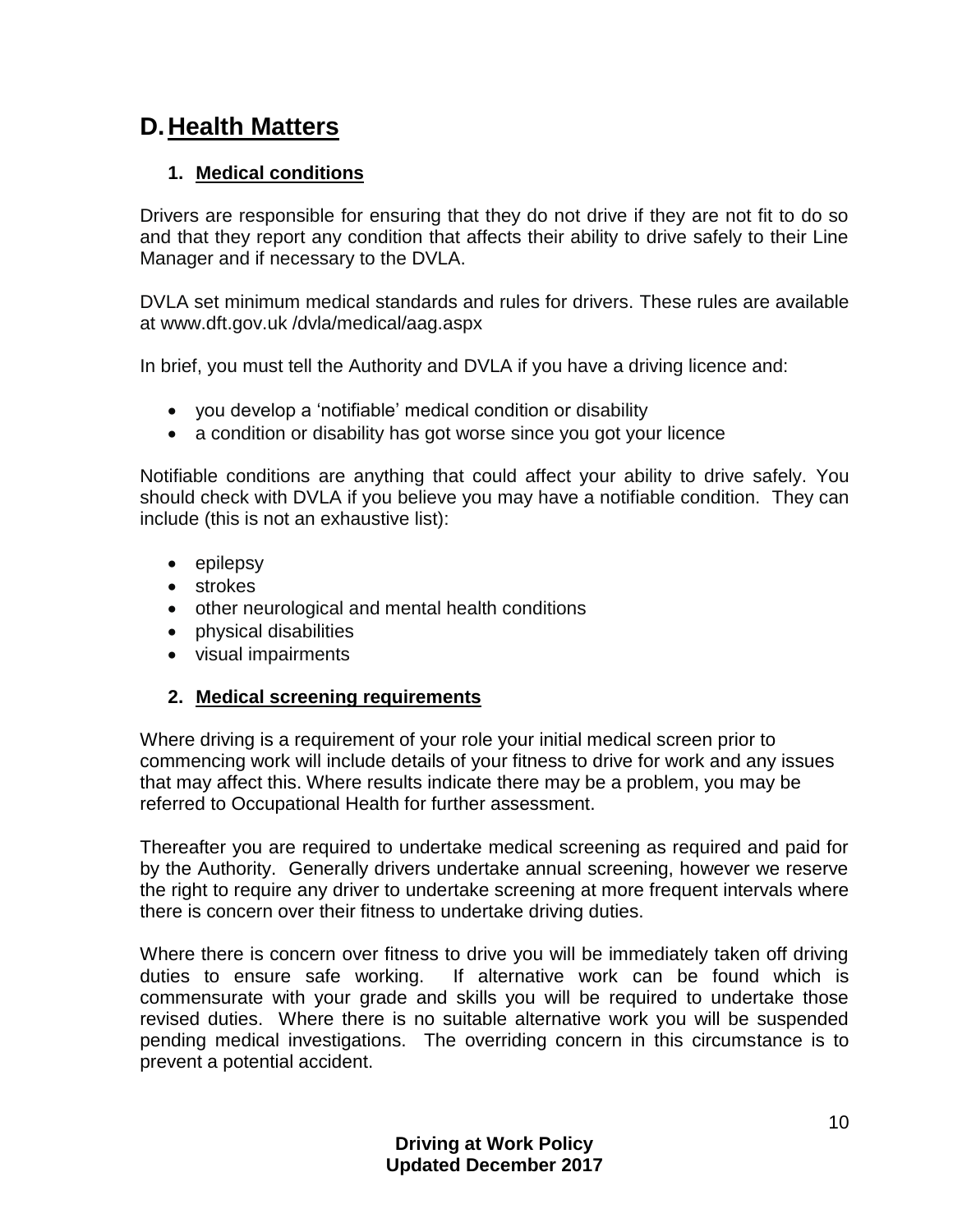## <span id="page-10-0"></span>**3. Prescribed medication and / or illegal/ recreational drugs**

Any condition requiring medical treatment may itself pose a risk to driving ability if left untreated. Therefore it is important for patients to continue their treatment and follow the advice below from your healthcare professional:

- it is against the law to drive if your driving ability is impaired by any medicine
- if you are taking your medicine as directed and your driving is not impaired, then you are not breaking the law
- check the leaflet that comes with your medicine for information on how your medicine may affect your driving ability
- do not drive while taking this medicine until you know how it affects you
- do not drive if you feel sleepy, dizzy, unable to concentrate or make decisions, or if you have blurred or double vision

It's illegal in England and Wales to drive with legal drugs in your body if it impairs your driving. It's an offence to drive if you have over the specified limits of certain drugs in your blood and you haven't been prescribed them. It's illegal to drive if either:

- you're unfit to do so because you're on legal or illegal drugs
- you have certain levels of illegal drugs in your blood (even if they haven't affected your driving)

Legal drugs are prescription or over-the-counter medicines. If you're taking them and not sure if you should drive, talk to your doctor, pharmacist or healthcare professional. The individual driver is responsible for ensuring they do not commit an offence by driving when under the influence of drugs.

### <span id="page-10-1"></span>**4. Random drug / alcohol testing**

The Authority reserves the right to undertake random testing and will ask for your consent if we want to test for drugs / alcohol. The Authority will:

- limit testing to employees that need to be tested
- ensure the tests are random
- not single out particular employees for testing unless this is justified by the nature of their jobs

You can't be made to take a drugs test but if you refuse when the Authority has reasonable grounds for requesting you undertake testing, you may face disciplinary action.

## <span id="page-10-2"></span>**5. Eyesight tests**

All persons who drive as a requirement to carry out their duties must meet the minimum legal eyesight standards. If you are required to wear glasses or contact lenses for driving you must do so whenever you drive. Spare glasses should be kept on your person and you must ensure that you have a sight test at least every 2 years or more often if advised by an Ophthalmologist.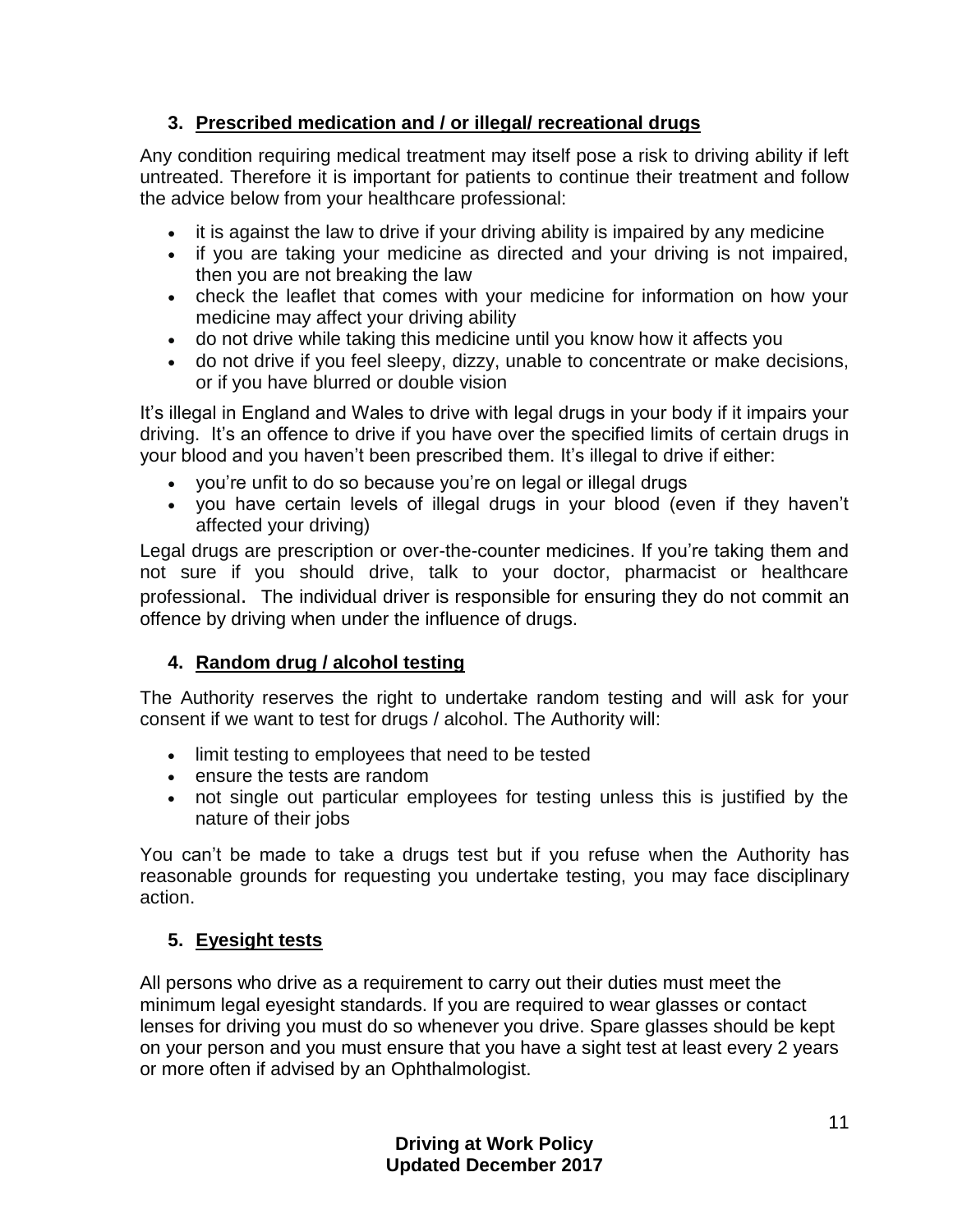## <span id="page-11-0"></span>**E. Careful Driving**

#### <span id="page-11-1"></span>**1. Mobile phone use whilst driving**

It is illegal to drive whilst using a hand-held phone or other similar device. The Highway code states that you can use hands-free phones, sat navs and 2-way radios when you're driving. But if the police think you're distracted and not in control of your vehicle you could still get stopped and penalised. For this reason the Authority's policy is that you must not use hands free whilst driving. Drivers must turn off their phones or put them on silent prior to commencing their journey so that they are not distracted. Mobile phones issued by the Authority can be diverted if there are urgent calls expected. Messages should only be picked up and responded to when it is safe to do so. If you have a passenger or crew member they should be responsible for all communication. All driver distractions must be kept to an absolute minimum.

If you're the driver, you can only use your phone in a vehicle if you:

- need to call 999 or 112 in an emergency and it's unsafe or impractical to stop
- are safely parked

The Authority will not make exceptions to this and any breach of these rules will be a disciplinary offence.

### <span id="page-11-2"></span>**2. Smoking**

You are not permitted to smoke during working hours, only whilst on an unpaid break**.** This applies to travelling time,whether in a Council vehicle or your own vehicle on business use, and e-cigarettes.

#### <span id="page-11-3"></span>**3. Alcohol limits and Driving**

The Authority recommends that you do not drink alcohol within 24 hours prior to driving for work. Ultimately it is your responsibility to ensure that you are fit to drive and not impaired in any way.

#### <span id="page-11-4"></span>**4. Concerns about a colleagues driving**

You are encouraged to report any concerns about colleagues with regard to reckless or dangerous driving including concerns about driving under the influence of alcohol or drugs to your line manager as soon as possible.

### <span id="page-11-5"></span>**5. Vehicle checks prior to driving**

Unroadworhty vehicles MUST NOT be driven under any circumstances (this includes bicycles and your own vehicle). You should ensure that you carry out the required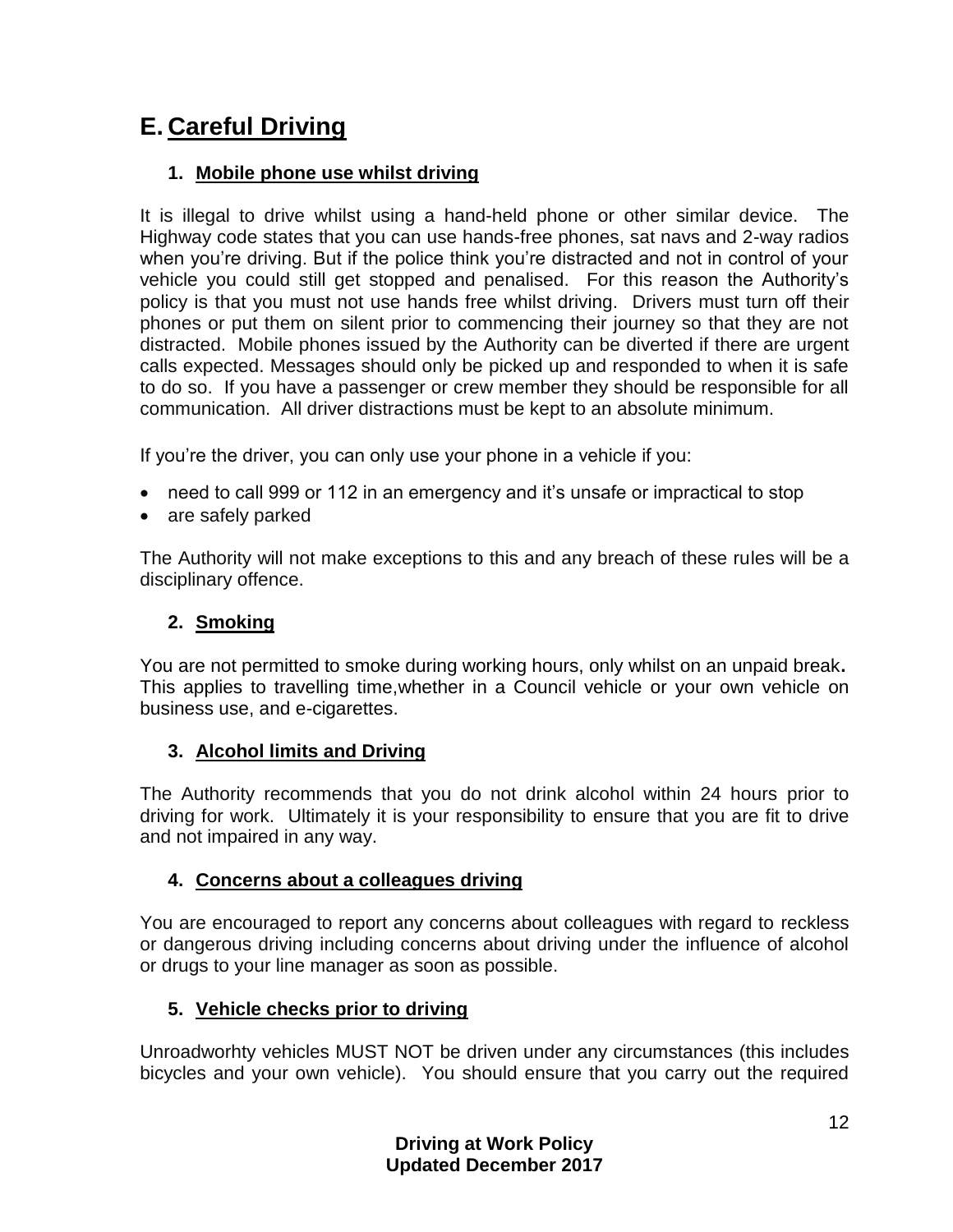routine safety checks on the checklist and report any concerns about the safety of a vehicle to your line manager immediately.

Employees are required to complete the vehicle safety check sheets supplied in the vehicles that they drive. These must be fully completed for each journey. Where there is a defect, the defect reporting sheet must be completed as soon as the defect is found and handed to your Supervisor. Verbal reporting of a defect without completing a defect form is not acceptable. Reported defects must be dealt with promptly. Any vehicle with a serious defect making it unsafe will be taken off the road immediately until a repair has been carried out. Defects such as dents can be reported on your return.

Ensure you are aware how to adjust safety equipment such as safety belts and head restraints. It is recommended that you keep a safety warning triangle and high visibility jacket in your vehicle in the event of a break down.

## <span id="page-12-0"></span>**6. Ensuring your journey is safe**

Professional drivers who are required to complete their CPC should ensure they are aware of, and adhere to, the Rules on Drivers Hours and Tachographs as published by the Driver & Vehicle Standards Agency. This includes details on legally required breaks for professional drivers.

There are planned routes for refuse collection vehicle drivers which must be adhered to. Exceptions are to be authorised by their Supervisor/Manager in advance and may be required where there is a RTA or road closure for example. These pre-planned routes are planned using risk assessments taking into account numerous hazards and road restrictions and unauthorised deviation may result in disciplinary action being taken against the driver. Crew members have a duty to report any unauthorised route changed to their Supervisor at the earliest safe opportunity.

## <span id="page-12-1"></span>**7. Driving Conditions**

You should choose a route appropriate for the type of vehicle you are driving, where possible avoiding peak traffic flow and periods when you are most likely to feel sleepy. Plan your route in advance and allow sufficient time to compete your journey safely, taking into account the road type and conditions. Where weather conditions are poor, adjust your journey time/route to account for this.

You must allow for rest breaks during driving hours. Non-commerical drivers MUST take as a minimum 15 minutes break in every 2 hours of continuous driving. This is in addition to the contractual minimum 30 minute break as detailed in E12. Drivers of commercial vehicles (e.g.RCV) must take breaks as detailed in legislation (GB Domestic rules, which can be found on [https://www.gov.uk/drivers-hours/gb](https://www.gov.uk/drivers-hours/gb-domestic-rules)[domestic-rules\)](https://www.gov.uk/drivers-hours/gb-domestic-rules). Briefly, the legislative break requirements are for 45 minutes (which can be taken either as  $15 + 30$  or  $45$ ).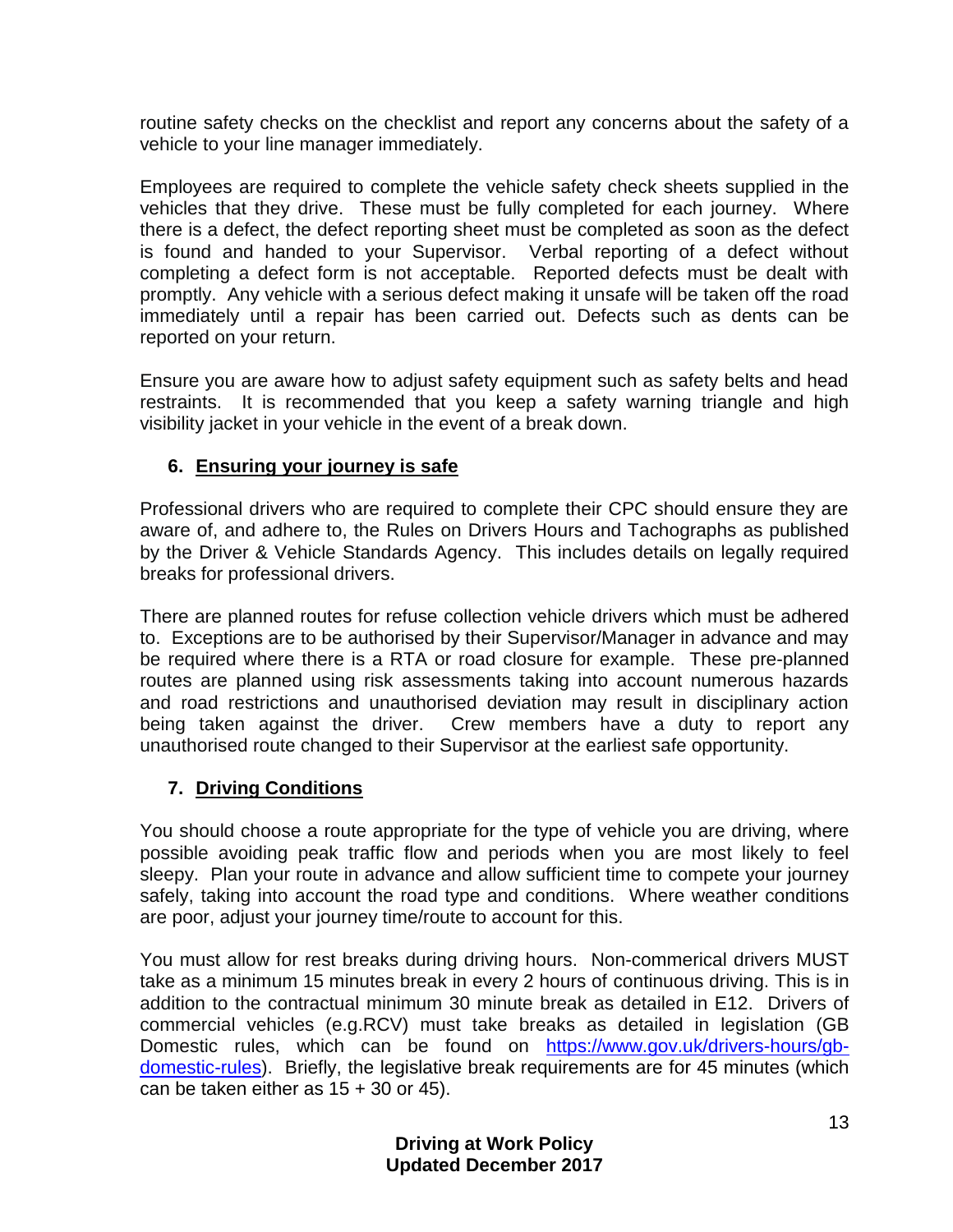It is essential that break requirements are vigorously adhered to, as failure to comply with these requirements could result in prosecution or disciplinary action.

Drivers must adhere to the Highway Code and other legislation at all times. Where there is a genuine safety concern drivers/ passengers should seek advice from their Supervisor/ Line Manger on cancelling a journey. No one should feel pressured into completing a journey where, for example, weather conditions are exceptionally difficult or there are other safety concerns.

If you start to feel sleepy you must pull over at the nearest safe opportunity. It is your responsibility to ensure that you have adequate rest in order that you are able to carry out your duties safely.

#### <span id="page-13-0"></span>**8. Maximum load weights**

You must ensure that the maximum load weight is not exceeded and that there are appropriate arrangements for carrying and properly securing goods and/or equipment in the vehicle. If you are using your own vehicle you must ensure that you are adequately insured for the transportation of goods.

Refuse collection vehicles are designed with specific loading capabilities to ensure safe operation of the vehicle when it is in use. Suspension, steering, braking loads etc are designed to function within the designed capacities and compliance with the legislation relating to maximum load weights is mandatory.

Gross vehicle weight information is displayed on information plates in all RCV's If the information plate is missing, damaged or defaced it is the drivers responsibility to inform the supervisor immediately to enable a replacement to be fitted.

Drivers must ensure they are familiar with the specific load carrying capabilities of their vehicle and anyone found to be driving an overweight vehicle will face disciplinary action in accordance with the Councils disciplinary policy.

#### <span id="page-13-1"></span>**9. Accidents whilst driving for work**

All employees must report all crashes and collisions, which happen whilst driving their personal vehicle for work or a works vehicle at any time, to their line manager and People Services promptly. In the event of a collision employees must:

- Stop
- Keep calm
- Be courteous and present a positive image.
- Not accept liability.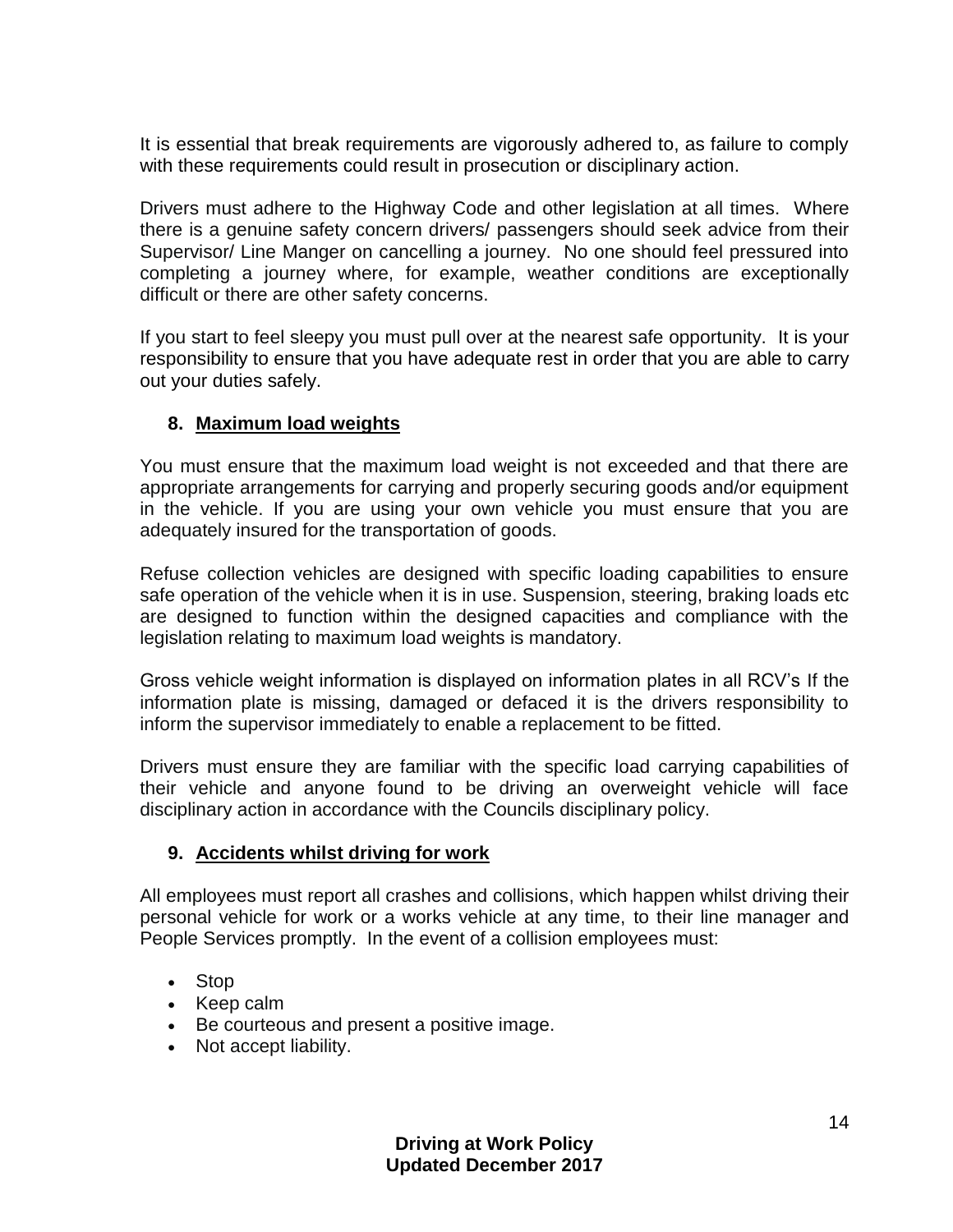Employees must prioritise their own safety, the safety of anyone else involved and the safety of other road users.

There is a motor accident vehicle handbook in each vehicle. This gives details of accident procedures, report forms, our Insurance details including important contact details.

#### <span id="page-14-0"></span>**10.Endorsements/ fines incurred whilst driving for work**

All employees are responsible for paying fines personally which have been received whilst using vehicles in connection with their employment. Any parking tickets / fines incurred are your personal responsibility.

#### <span id="page-14-1"></span>**11.Competency assessment**

Workers assigned to driving roles for Boston Borough Council must have the right combination of skills, experience and knowledge, The degree of competence required will depend on the range and value of work carried out.

Before commencing work utilising one of our commercial vehicles (ie. excluding pool cars) drivers must complete a competency assessment. Driver competency will be assessed periodically and anyone failing to achieve the required standards will be performance managed under the Councils capability procedures.

#### <span id="page-14-2"></span>**12.Drivers hours**

E6 and E7 give details of awareness you need to have in relation to driving safely. In addition to this you should be aware that where you hold a second role you are still required to adhere to the legislation relating to working times, including daily/weekly rest periods. Under our contract of employment, employees MUST take a minimum 30 minute break daily if they work for more than 6 hours a day. Commercial drivers' breaks are different and are detailed in E7.

In addition to the daily break, you are required to take 11 hours rest between working days e.g. if you finish work at 8pm, you shouldn't start work again until 7am the next day. Where you hold more than one job (voluntary or paid) you must ensure that you adhere to these rules when all of your working/voluntary hours are added together.

Weekly rest is also required. This consists of

- an uninterrupted 24 hours without any work each week
- an uninterrupted 48 hours without any work each fortnight

These are minimum requirements. If your employment contract states rest break in excess of these then you must comply with those requirements.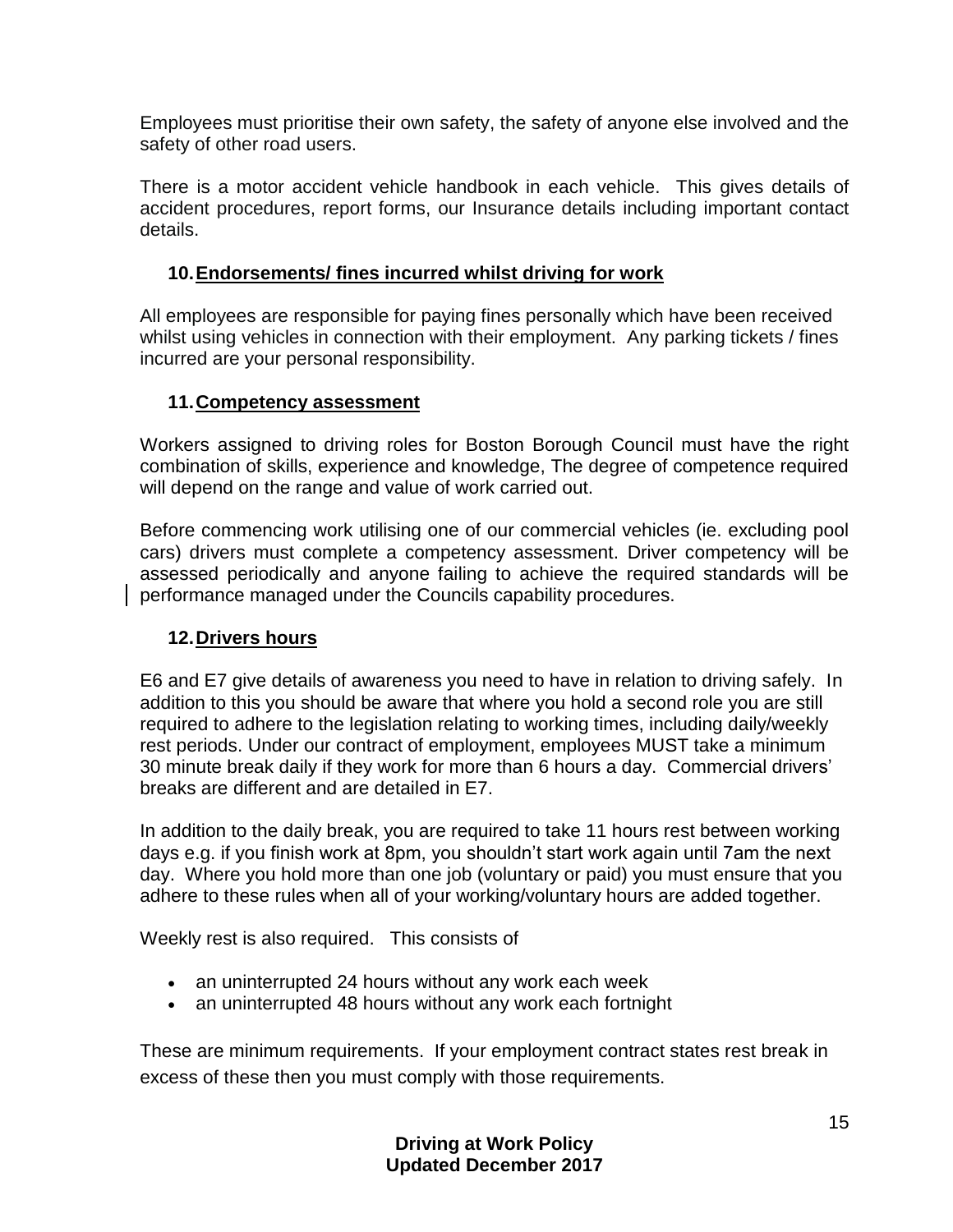#### **Appendix A Vehicle Fleet details**

| Our Fleet includes, but is not limited to, the<br>following vehicles:            | Weight<br>(where<br>applicable) | Licence<br>Category      |
|----------------------------------------------------------------------------------|---------------------------------|--------------------------|
| LDV Tipper (light goods vehicle). 2 axle rigid body.                             | 3.5T                            | B                        |
| <b>Ransome Triple Mowers</b>                                                     |                                 | k                        |
| DAF truck. Scarab Magnum. Street Cleansing.2<br>axle rigid body. Left Hand Drive |                                 |                          |
|                                                                                  | 15T                             | C                        |
| Johnston CX400 compact sweeper                                                   | 7.5T                            | C <sub>1</sub>           |
| Scarab minor road sweeper. 2 axle rigid body.                                    | 4.2T                            | C <sub>1</sub>           |
| Isuzu truck NQR70 cage with side lift                                            | 7.5T                            | C <sub>1</sub>           |
| Isuzu trucks NQR 70 . Refuse Collection vehicle<br>(RCV). 2 axle rigid body      |                                 |                          |
|                                                                                  | 7.5T                            | C1                       |
| Dennis Eagle RCV. 3 axle rigid body.                                             | 26T                             | C (CPC also<br>required) |
| Kubota compact tractor. 2 axle rigid body.                                       |                                 |                          |
| Massey Ferguson agricultural tractor. 2 axle rigid<br>body.                      |                                 |                          |
|                                                                                  |                                 | f                        |
| Ford Transit Connect 200 SWB                                                     |                                 | B                        |
| Pool cars                                                                        |                                 | В                        |
| Trailers (various sizes)                                                         |                                 | $\star$                  |

\* Dependent on size of trailer. Either B, B+E, C, C1 or C+E. Supervisor will advise appropriately.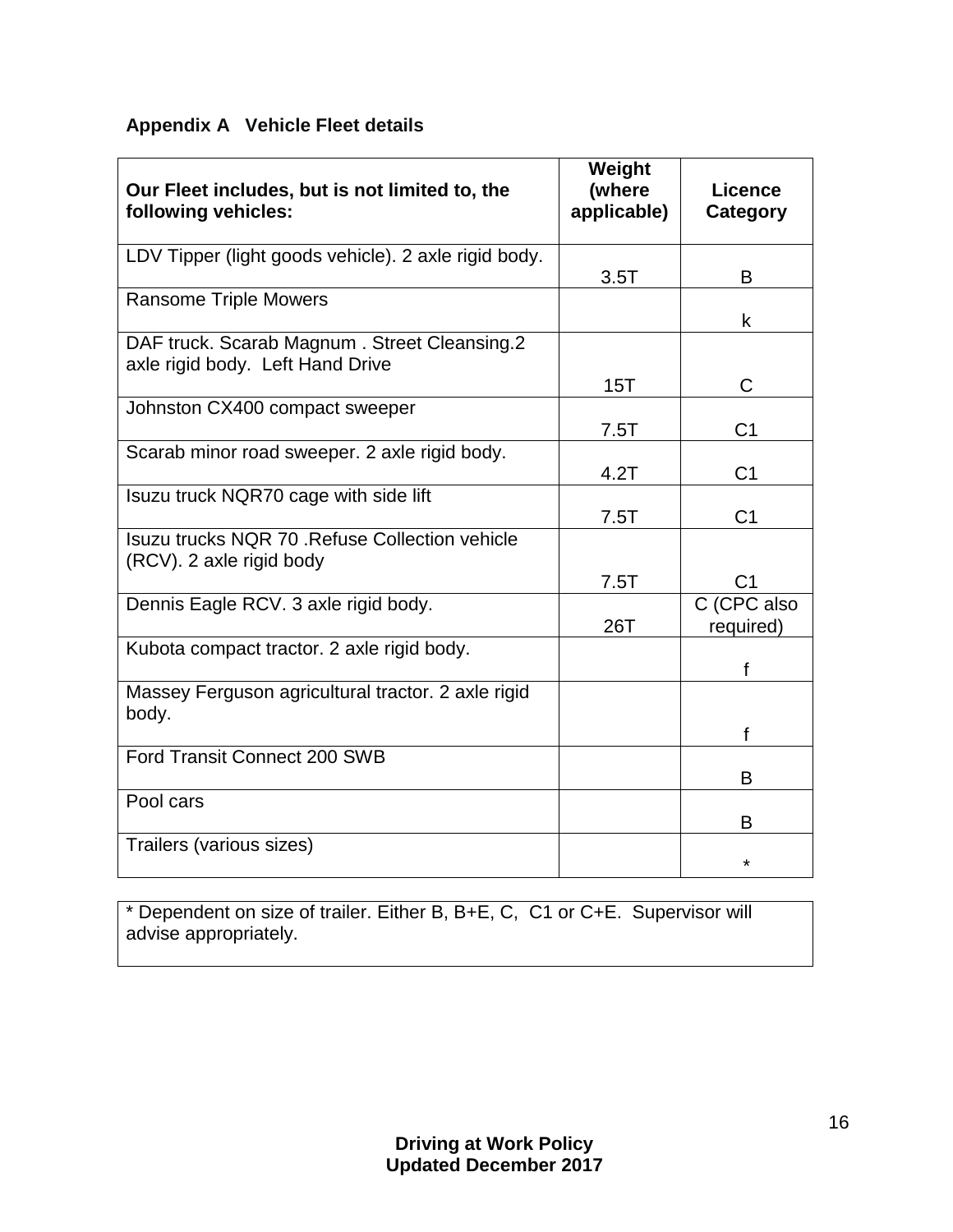#### **Appendix B Insurance Information Questionnaire**

| Name: | Date of birth: |
|-------|----------------|
|       |                |

1. Do you suffer from or have at any time suffered from uncorrected defective eyesight or hearing, physical infirmity, mental illness, heart complaint, diabetes, epilepsy, fits or black-outs? If yes, please give details below:

| Details of disability | Date      | Details of treatment | <b>DVLA</b> |
|-----------------------|-----------|----------------------|-------------|
|                       | diagnosed |                      | advised     |
|                       |           |                      | Yes/No      |
|                       |           |                      | Yes/No      |

2. Within the past 5 years, have you been convicted of any motoring offence, disqualified from driving, or is any prosecution pending? If yes, please give details below:

| Date of conviction | <b>Offence</b><br>code | Penalty points | Ban yrs/ mths | Level if Alcohol<br>related |
|--------------------|------------------------|----------------|---------------|-----------------------------|
|                    |                        |                |               |                             |
|                    |                        |                |               |                             |

3. If you are a) under the age of 25 **or** b) over the age of 65 **or** c) have not held a full UK driving licence for 2 years in respect of the class of vehicle being drive, please give details below:

| Licence type | Date test passed |
|--------------|------------------|
|              |                  |
|              |                  |

4. Within the last 3 years, have you been involved in any accident, claim or loss? If yes, please give details below:

| Date of accident | Circumstances | Cost | Did a prosecution arise? |
|------------------|---------------|------|--------------------------|
|                  |               |      | YES/NO                   |
|                  |               |      | YES/NO                   |

- 5. Have you ever been refused motor insurance or continuation thereof? YES/NO
- 6. Please give details of vehicles you drive, or may drive:

| Type of vehicle | Vehicle class |
|-----------------|---------------|
|                 |               |
|                 |               |

I declare that to the best of my knowledge and belief that the answers given on this form by me are complete and true and that I have not withheld any material information.

I confirm that I have read and understood the above declaration.

| Signature:                      | Date |
|---------------------------------|------|
| Please print name and position: |      |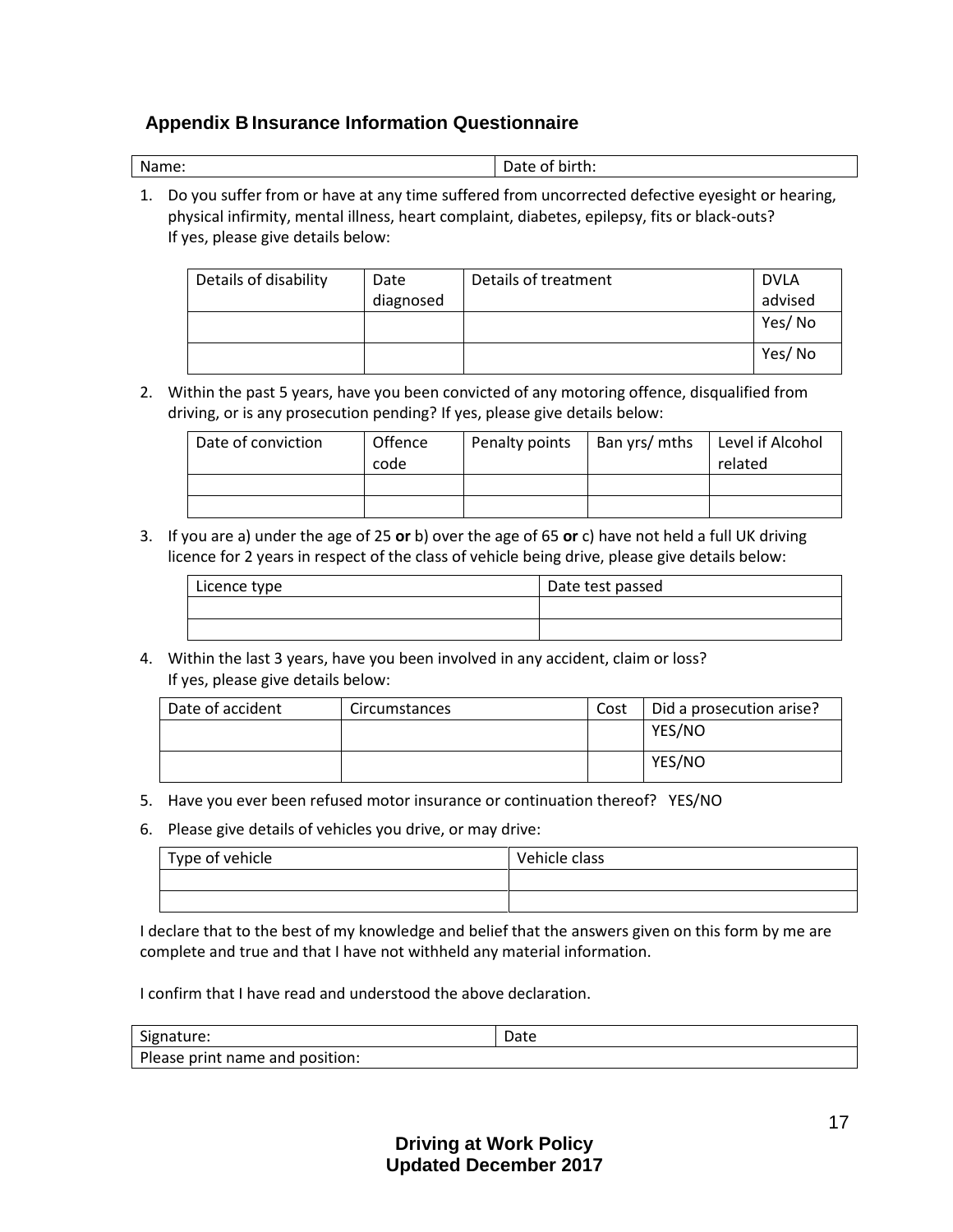**Appendix C Employees must follow the steps below in the event of a collision**

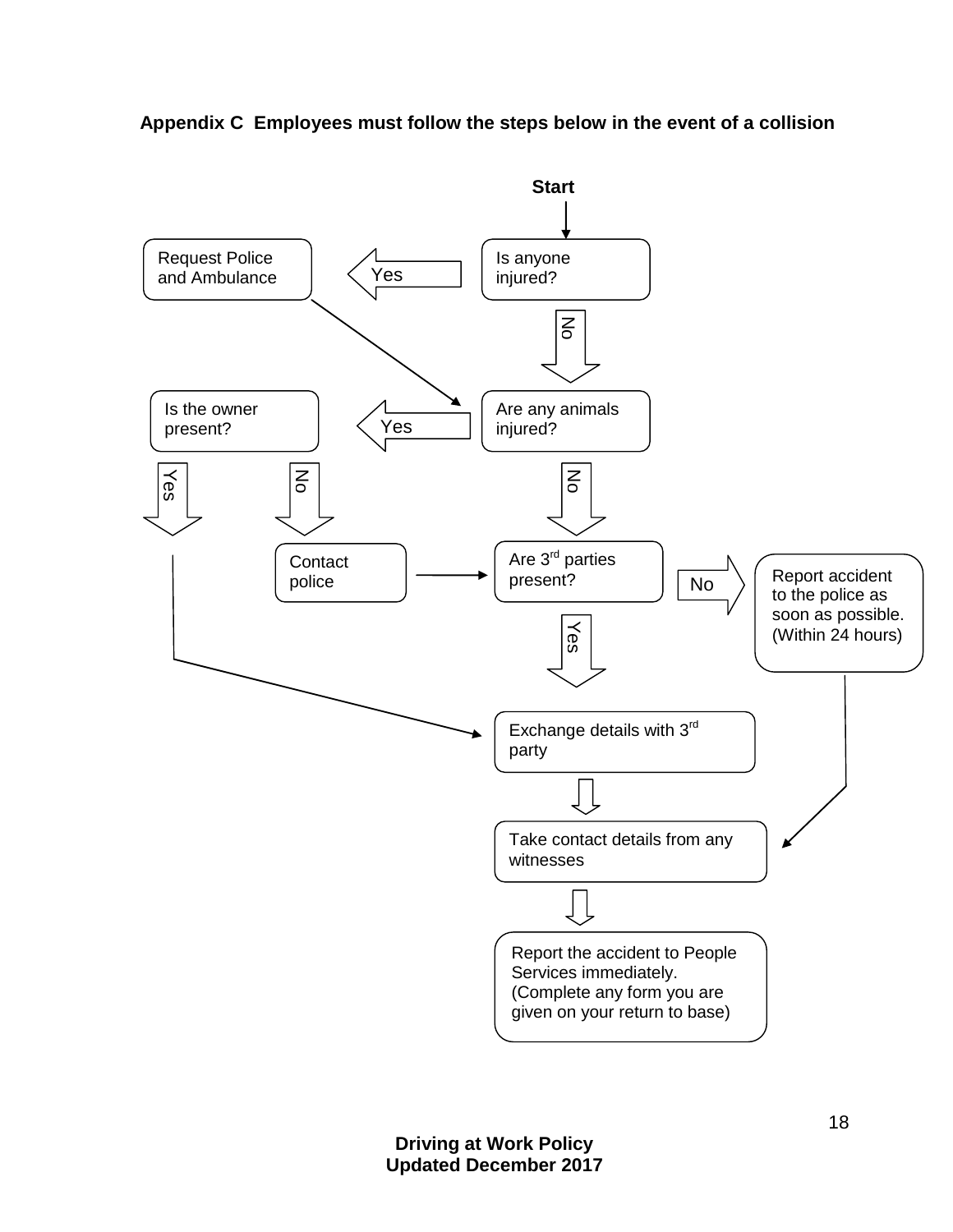#### **Appendix D Use of Council Bicycle**

Location: St Johns Road Depot / Municipal Buildings **Date: 14 July 2014** 

#### **Safe use of Bicycles**

Purpose:- to specify safe working practices in relation to using Boston Borough Council bicycles.

Notes:-

BBC insurance cover is only valid if the following requirements are fully implemented.

#### **Employees under the age of 18 – are not allowed to use the BBC Bicycles**

#### **Insurance & Safety**

#### **If you are not wearing the prescribed safety wear items BBC insurance cover will be invalidated**.

The Council does not provide reflective clothing or cycle helmets, however, when using a BBC bicycle it is mandatory that these are worn. The cycle helmet must conform to current regulations, be the correct size, adjusted to fit and securely fastened.

#### You **MUST**:-

- Wear reflective clothing (high visibility work wear) & / or accessories (reflective belt, arm bands or clips).
- Be a competent cyclist, confident of your ability to ride safely on the road, familiar with the Highway Code and specifically a**dhere to the Highway Code rules for Cyclists (59 to 82).**
- Use the carrier fitted to the bike for transporting items on the bicycle.

If you are aware of any medical condition that you have that may affect your health or ability to cycle you **MUST** consult your own doctor for their guidance and authorisation before using the bicycles. BBC may require written evidence from a medical practitioner to confirm that you will not be placed 'At Risk'.

You **MUST** make sure that: -

- Size and type of cycle provided is ergonomically suitable (fits you)
- Saddle and handlebars are adjusted to the correct height
- Lights and reflectors are clean and in good working order
- Tyres are in good condition and inflated to the pressure shown on the tyre
- Gears are working correctly
- Chain is properly adjusted and oiled
- Brakes are effective
- The cycle lock provided is fitted whenever the bike is left unattended, preferably in an area of high visibility and use.